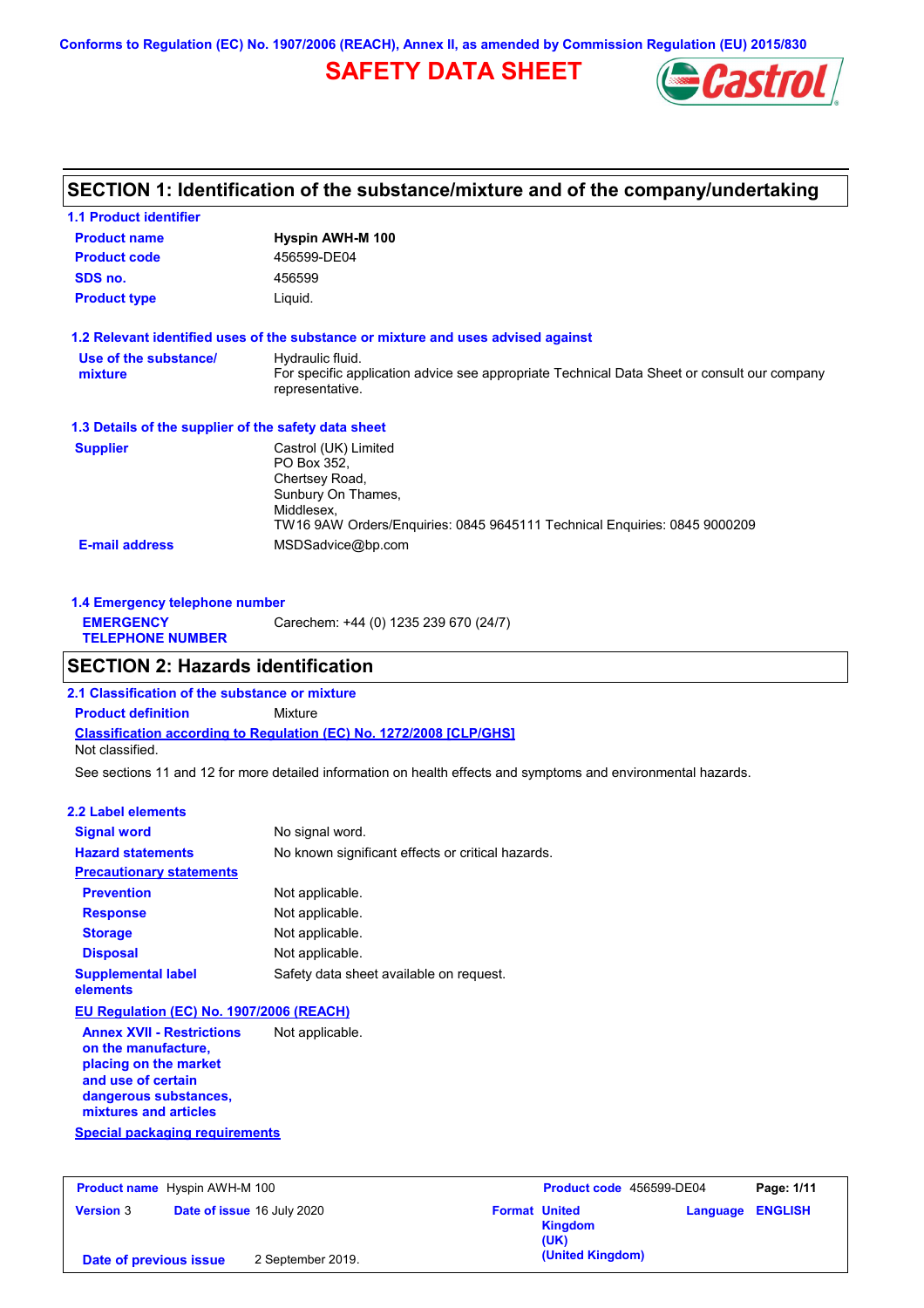# **SECTION 2: Hazards identification**

| <b>Containers to be fitted</b><br>with child-resistant<br>fastenings                                                     | Not applicable.                                                                                                                                                                                                                                                                        |  |  |  |
|--------------------------------------------------------------------------------------------------------------------------|----------------------------------------------------------------------------------------------------------------------------------------------------------------------------------------------------------------------------------------------------------------------------------------|--|--|--|
| <b>Tactile warning of danger</b>                                                                                         | Not applicable.                                                                                                                                                                                                                                                                        |  |  |  |
| 2.3 Other hazards                                                                                                        |                                                                                                                                                                                                                                                                                        |  |  |  |
| <b>Results of PBT and vPvB</b><br>assessment                                                                             | Product does not meet the criteria for PBT or vPvB according to Regulation (EC) No. 1907/2006.<br>Annex XIII.                                                                                                                                                                          |  |  |  |
| <b>Product meets the criteria</b><br>for PBT or vPvB according<br>to Regulation (EC) No.<br><b>1907/2006, Annex XIII</b> | This mixture does not contain any substances that are assessed to be a PBT or a vPvB.                                                                                                                                                                                                  |  |  |  |
| Other hazards which do<br>not result in classification                                                                   | Defatting to the skin.<br>Note: High Pressure Applications<br>Injections through the skin resulting from contact with the product at high pressure constitute a<br>major medical emergency.<br>See 'Notes to physician' under First-Aid Measures, Section 4 of this Safety Data Sheet. |  |  |  |

## **SECTION 3: Composition/information on ingredients**

| <b>3.2 Mixtures</b>                                   |                                                                                                                                                                   |                                    |                                               |             |
|-------------------------------------------------------|-------------------------------------------------------------------------------------------------------------------------------------------------------------------|------------------------------------|-----------------------------------------------|-------------|
| <b>Product definition</b>                             | Mixture                                                                                                                                                           |                                    |                                               |             |
| Highly refined base oil (IP 346 DMSO extract $<$ 3%). |                                                                                                                                                                   | Proprietary performance additives. |                                               |             |
| <b>Product/ingredient</b><br>name                     | <b>Identifiers</b>                                                                                                                                                | $\%$                               | <b>Regulation (EC) No.</b><br>1272/2008 [CLP] | <b>Type</b> |
|                                                       |                                                                                                                                                                   |                                    |                                               |             |
| Base oil - unspecified                                | Varies - See Key to<br>abbreviations                                                                                                                              | ≤5                                 | Asp. Tox. 1, H304                             | $[1]$       |
|                                                       | See Section 16 for the full text of the H statements declared above.                                                                                              |                                    |                                               |             |
| <u>Type</u>                                           |                                                                                                                                                                   |                                    |                                               |             |
| [2] Substance with a workplace exposure limit         | [1] Substance classified with a health or environmental hazard<br>[3] Substance meets the criteria for PBT according to Regulation (EC) No. 1907/2006, Annex XIII |                                    |                                               |             |
| F1.0.                                                 | [4] Substance meets the criteria for vPvB according to Regulation (EC) No. 1907/2006, Annex XIII                                                                  |                                    |                                               |             |

[5] Substance of equivalent concern

[6] Additional disclosure due to company policy

Occupational exposure limits, if available, are listed in Section 8.

### **SECTION 4: First aid measures**

### **4.1 Description of first aid measures**

| Eye contact                       | In case of contact, immediately flush eyes with plenty of water for at least 15 minutes. Eyelids<br>should be held away from the eyeball to ensure thorough rinsing. Check for and remove any<br>contact lenses. Get medical attention. |
|-----------------------------------|-----------------------------------------------------------------------------------------------------------------------------------------------------------------------------------------------------------------------------------------|
| <b>Skin contact</b>               | Wash skin thoroughly with soap and water or use recognised skin cleanser. Remove<br>contaminated clothing and shoes. Wash clothing before reuse. Clean shoes thoroughly before<br>reuse. Get medical attention if irritation develops.  |
| <b>Inhalation</b>                 | If inhaled, remove to fresh air. Get medical attention if symptoms occur.                                                                                                                                                               |
| <b>Ingestion</b>                  | Do not induce vomiting unless directed to do so by medical personnel. Get medical attention if<br>symptoms occur.                                                                                                                       |
| <b>Protection of first-aiders</b> | No action shall be taken involving any personal risk or without suitable training.                                                                                                                                                      |

### **4.2 Most important symptoms and effects, both acute and delayed**

See Section 11 for more detailed information on health effects and symptoms.

| <b>Potential acute health effects</b> |                                                                                                     |
|---------------------------------------|-----------------------------------------------------------------------------------------------------|
| <b>Inhalation</b>                     | Vapour inhalation under ambient conditions is not normally a problem due to low vapour<br>pressure. |
| Ingestion                             | No known significant effects or critical hazards.                                                   |
| <b>Skin contact</b>                   | Defatting to the skin. May cause skin dryness and irritation.                                       |
| Eye contact                           | No known significant effects or critical hazards.                                                   |
|                                       | Delayed and immediate effects as well as chronic effects from short and long-term exposure          |

| <b>Product name</b> Hyspin AWH-M 100 |                                   |                   | Product code 456599-DE04 |                        | Page: 2/11              |  |
|--------------------------------------|-----------------------------------|-------------------|--------------------------|------------------------|-------------------------|--|
| <b>Version 3</b>                     | <b>Date of issue 16 July 2020</b> |                   | <b>Format United</b>     | <b>Kingdom</b><br>(UK) | <b>Language ENGLISH</b> |  |
| Date of previous issue               |                                   | 2 September 2019. |                          | (United Kingdom)       |                         |  |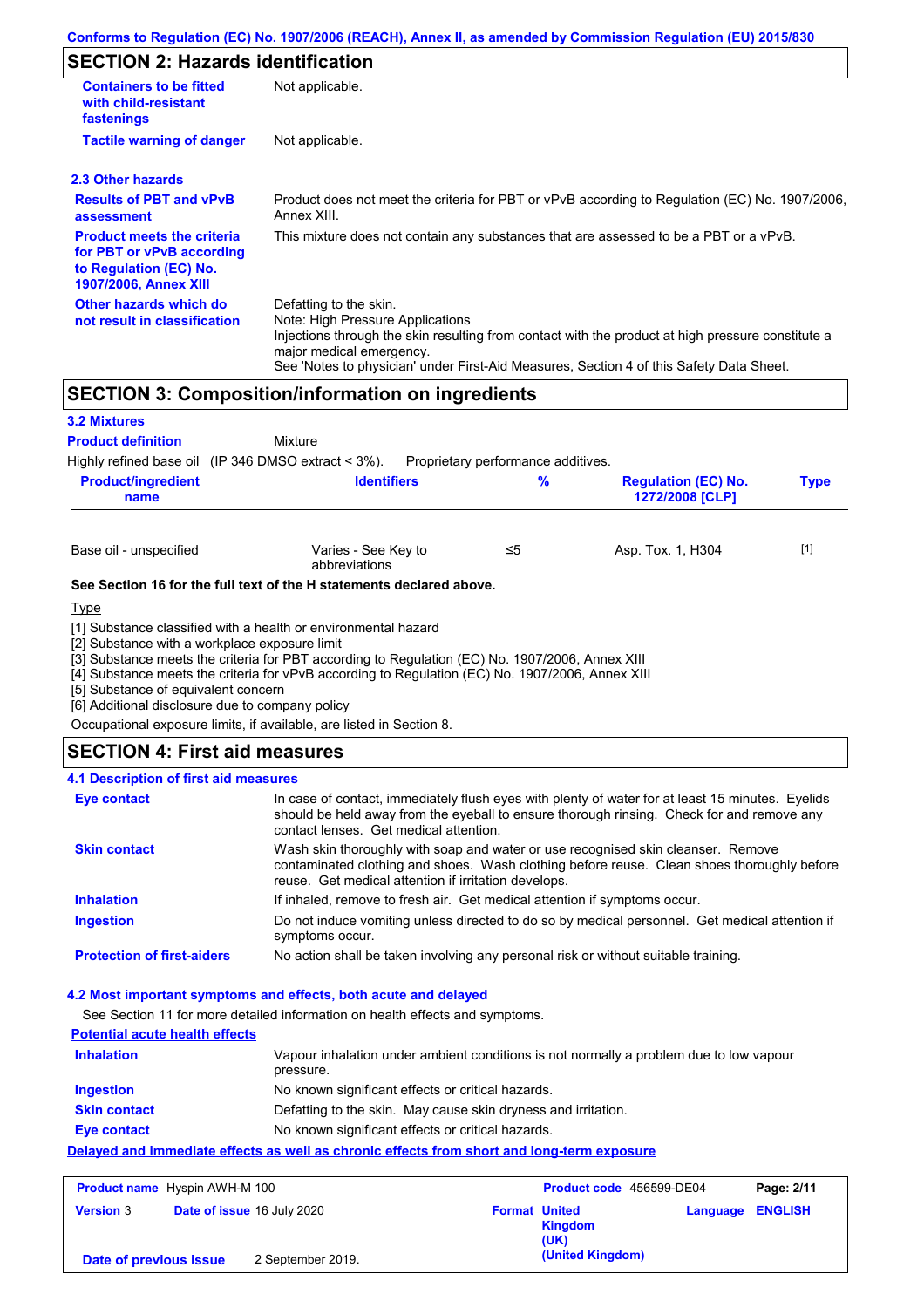## **SECTION 4: First aid measures**

| <b>Inhalation</b>   | Overexposure to the inhalation of airborne droplets or aerosols may cause irritation of the<br>respiratory tract. |
|---------------------|-------------------------------------------------------------------------------------------------------------------|
| Ingestion           | Ingestion of large quantities may cause nausea and diarrhoea.                                                     |
| <b>Skin contact</b> | Prolonged or repeated contact can defat the skin and lead to irritation and/or dermatitis.                        |
| <b>Eye contact</b>  | Potential risk of transient stinging or redness if accidental eye contact occurs.                                 |

### **4.3 Indication of any immediate medical attention and special treatment needed**

| <b>Notes to physician</b> | Treatment should in general be symptomatic and directed to relieving any effects.<br>Note: High Pressure Applications<br>Injections through the skin resulting from contact with the product at high pressure constitute a<br>major medical emergency. Injuries may not appear serious at first but within a few hours tissue<br>becomes swollen, discoloured and extremely painful with extensive subcutaneous necrosis.<br>Surgical exploration should be undertaken without delay. Thorough and extensive debridement<br>of the wound and underlying tissue is necessary to minimise tissue loss and prevent or limit<br>permanent damage. Note that high pressure may force the product considerable distances |
|---------------------------|--------------------------------------------------------------------------------------------------------------------------------------------------------------------------------------------------------------------------------------------------------------------------------------------------------------------------------------------------------------------------------------------------------------------------------------------------------------------------------------------------------------------------------------------------------------------------------------------------------------------------------------------------------------------------------------------------------------------|
|                           | along tissue planes.                                                                                                                                                                                                                                                                                                                                                                                                                                                                                                                                                                                                                                                                                               |

# **SECTION 5: Firefighting measures**

| 5.1 Extinguishing media                                                                                                    |                                                                                                                                                                                                                                                                                                                                                                   |  |  |
|----------------------------------------------------------------------------------------------------------------------------|-------------------------------------------------------------------------------------------------------------------------------------------------------------------------------------------------------------------------------------------------------------------------------------------------------------------------------------------------------------------|--|--|
| In case of fire, use foam, dry chemical or carbon dioxide extinguisher or spray.<br><b>Suitable extinguishing</b><br>media |                                                                                                                                                                                                                                                                                                                                                                   |  |  |
| <b>Unsuitable extinguishing</b><br>media                                                                                   | Do not use water jet. The use of a water jet may cause the fire to spread by splashing the<br>burning product.                                                                                                                                                                                                                                                    |  |  |
| 5.2 Special hazards arising from the substance or mixture                                                                  |                                                                                                                                                                                                                                                                                                                                                                   |  |  |
| <b>Hazards from the</b><br>substance or mixture                                                                            | In a fire or if heated, a pressure increase will occur and the container may burst.                                                                                                                                                                                                                                                                               |  |  |
| <b>Hazardous combustion</b><br>products                                                                                    | Combustion products may include the following:<br>carbon oxides (CO, CO <sub>2</sub> ) (carbon monoxide, carbon dioxide)                                                                                                                                                                                                                                          |  |  |
| 5.3 Advice for firefighters                                                                                                |                                                                                                                                                                                                                                                                                                                                                                   |  |  |
| <b>Special precautions for</b><br>fire-fighters                                                                            | No action shall be taken involving any personal risk or without suitable training. Promptly<br>isolate the scene by removing all persons from the vicinity of the incident if there is a fire.                                                                                                                                                                    |  |  |
| <b>Special protective</b><br>equipment for fire-fighters                                                                   | Fire-fighters should wear appropriate protective equipment and self-contained breathing<br>apparatus (SCBA) with a full face-piece operated in positive pressure mode. Clothing for fire-<br>fighters (including helmets, protective boots and gloves) conforming to European standard EN<br>469 will provide a basic level of protection for chemical incidents. |  |  |

## **SECTION 6: Accidental release measures**

|                                                          | 6.1 Personal precautions, protective equipment and emergency procedures                                                                                                                                                                                                                                                                                                                        |
|----------------------------------------------------------|------------------------------------------------------------------------------------------------------------------------------------------------------------------------------------------------------------------------------------------------------------------------------------------------------------------------------------------------------------------------------------------------|
| For non-emergency<br>personnel                           | No action shall be taken involving any personal risk or without suitable training. Evacuate<br>surrounding areas. Keep unnecessary and unprotected personnel from entering. Do not touch<br>or walk through spilt material. Floors may be slippery; use care to avoid falling. Put on<br>appropriate personal protective equipment.                                                            |
| For emergency responders                                 | If specialised clothing is required to deal with the spillage, take note of any information in<br>Section 8 on suitable and unsuitable materials. See also the information in "For non-<br>emergency personnel".                                                                                                                                                                               |
| <b>6.2 Environmental</b><br>precautions                  | Avoid dispersal of spilt material and runoff and contact with soil, waterways, drains and sewers.<br>Inform the relevant authorities if the product has caused environmental pollution (sewers,<br>waterways, soil or air).                                                                                                                                                                    |
| 6.3 Methods and material for containment and cleaning up |                                                                                                                                                                                                                                                                                                                                                                                                |
| <b>Small spill</b>                                       | Stop leak if without risk. Move containers from spill area. Absorb with an inert material and<br>place in an appropriate waste disposal container. Dispose of via a licensed waste disposal<br>contractor.                                                                                                                                                                                     |
| <b>Large spill</b>                                       | Stop leak if without risk. Move containers from spill area. Prevent entry into sewers, water<br>courses, basements or confined areas. Contain and collect spillage with non-combustible,<br>absorbent material e.g. sand, earth, vermiculite or diatomaceous earth and place in container<br>for disposal according to local regulations. Dispose of via a licensed waste disposal contractor. |

| <b>Product name</b> Hyspin AWH-M 100 |                            |                   |                      | Product code 456599-DE04 |                         | Page: 3/11 |
|--------------------------------------|----------------------------|-------------------|----------------------|--------------------------|-------------------------|------------|
| <b>Version 3</b>                     | Date of issue 16 July 2020 |                   | <b>Format United</b> | <b>Kingdom</b><br>(UK)   | <b>Language ENGLISH</b> |            |
| Date of previous issue               |                            | 2 September 2019. |                      | (United Kingdom)         |                         |            |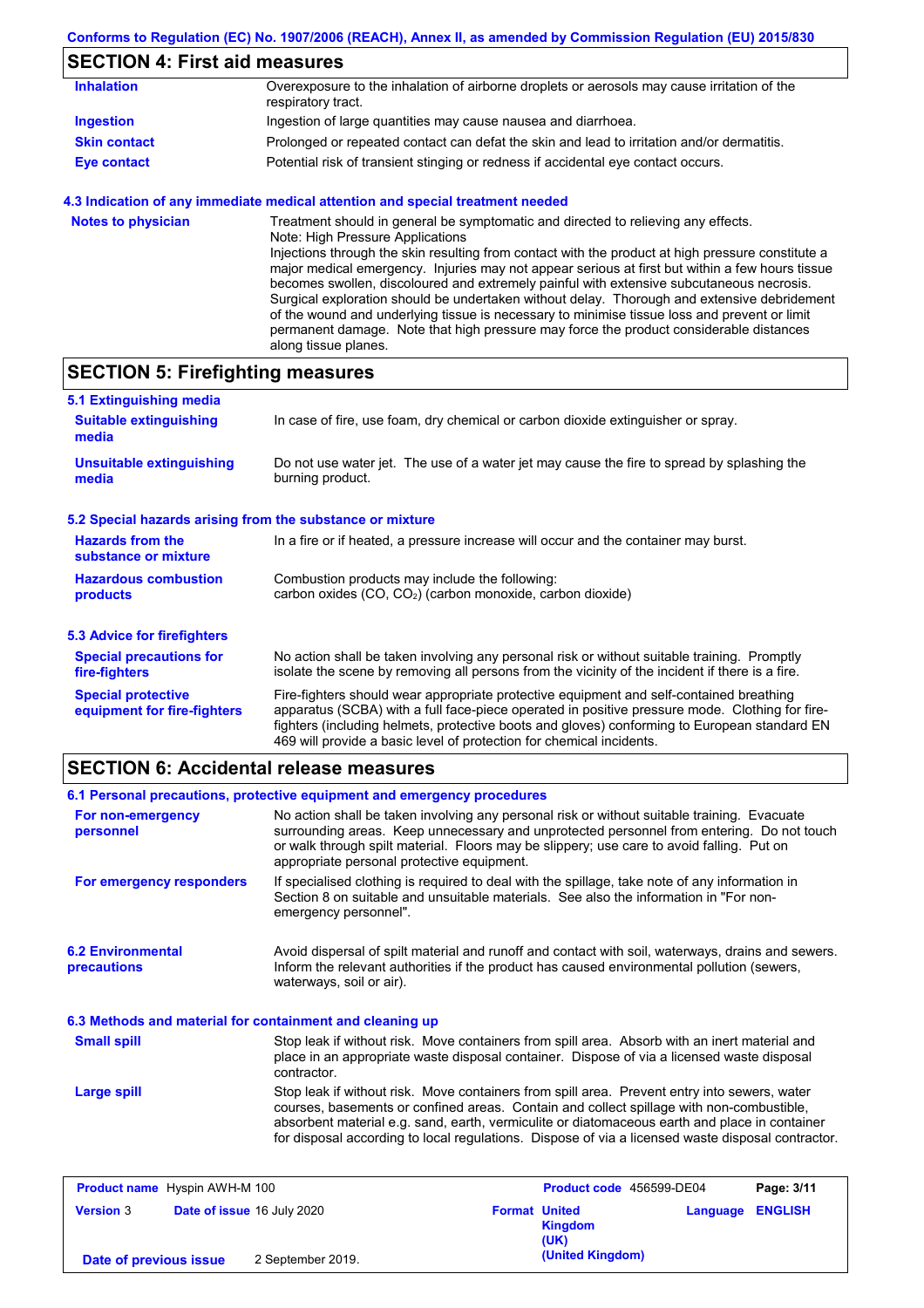### **SECTION 6: Accidental release measures**

| 6.4 Reference to other | See Section 1 for emergency contact information.                            |
|------------------------|-----------------------------------------------------------------------------|
| sections               | See Section 5 for firefighting measures.                                    |
|                        | See Section 8 for information on appropriate personal protective equipment. |
|                        | See Section 12 for environmental precautions.                               |
|                        | See Section 13 for additional waste treatment information.                  |

### **SECTION 7: Handling and storage**

| 7.1 Precautions for safe handling                                                    |                                                                                                                                                                                                                                                                                                                                                                                                                                                                                          |
|--------------------------------------------------------------------------------------|------------------------------------------------------------------------------------------------------------------------------------------------------------------------------------------------------------------------------------------------------------------------------------------------------------------------------------------------------------------------------------------------------------------------------------------------------------------------------------------|
| <b>Protective measures</b>                                                           | Put on appropriate personal protective equipment.                                                                                                                                                                                                                                                                                                                                                                                                                                        |
| <b>Advice on general</b><br>occupational hygiene                                     | Eating, drinking and smoking should be prohibited in areas where this material is handled,<br>stored and processed. Wash thoroughly after handling. Remove contaminated clothing and<br>protective equipment before entering eating areas. See also Section 8 for additional<br>information on hygiene measures.                                                                                                                                                                         |
| <b>7.2 Conditions for safe</b><br>storage, including any<br><b>incompatibilities</b> | Store in accordance with local regulations. Store in a dry, cool and well-ventilated area, away<br>from incompatible materials (see Section 10). Keep away from heat and direct sunlight. Keep<br>container tightly closed and sealed until ready for use. Containers that have been opened must<br>be carefully resealed and kept upright to prevent leakage. Store and use only in equipment/<br>containers designed for use with this product. Do not store in unlabelled containers. |
| <b>Not suitable</b>                                                                  | Prolonged exposure to elevated temperature.                                                                                                                                                                                                                                                                                                                                                                                                                                              |
| 7.3 Specific end use(s)                                                              |                                                                                                                                                                                                                                                                                                                                                                                                                                                                                          |
| <b>Recommendations</b>                                                               | See section 1.2 and Exposure scenarios in annex, if applicable.                                                                                                                                                                                                                                                                                                                                                                                                                          |
|                                                                                      | <b>SECTION 8: Exposure controls/personal protection</b>                                                                                                                                                                                                                                                                                                                                                                                                                                  |
| <b>8.1 Control parameters</b>                                                        |                                                                                                                                                                                                                                                                                                                                                                                                                                                                                          |
| <b>Occupational exposure limits</b>                                                  |                                                                                                                                                                                                                                                                                                                                                                                                                                                                                          |
| <b>Product/ingredient name</b>                                                       | <b>Exposure limit values</b>                                                                                                                                                                                                                                                                                                                                                                                                                                                             |
| No exposure limit value known.                                                       |                                                                                                                                                                                                                                                                                                                                                                                                                                                                                          |
|                                                                                      | Whilst specific OELs for certain components may be shown in this section, other components may be present in any mist,                                                                                                                                                                                                                                                                                                                                                                   |

vapour or dust produced. Therefore, the specific OELs may not be applicable to the product as a whole and are provided for guidance only.

**Recommended monitoring procedures**

If this product contains ingredients with exposure limits, personal, workplace atmosphere or biological monitoring may be required to determine the effectiveness of the ventilation or other control measures and/or the necessity to use respiratory protective equipment. Reference should be made to monitoring standards, such as the following: European Standard EN 689 (Workplace atmospheres - Guidance for the assessment of exposure by inhalation to chemical agents for comparison with limit values and measurement strategy) European Standard EN 14042 (Workplace atmospheres - Guide for the application and use of procedures for the assessment of exposure to chemical and biological agents) European Standard EN 482 (Workplace atmospheres - General requirements for the performance of procedures for the measurement of chemical agents) Reference to national guidance documents for methods for the determination of hazardous substances will also be required.

#### **Derived No Effect Level**

No DNELs/DMELs available.

#### **Predicted No Effect Concentration**

No PNECs available

#### **8.2 Exposure controls**

| <b>Appropriate engineering</b> | Provide exhaust ventilation or other engineering controls to keep the relevant airborne                                                                                                                                                                                                                                                                                         |
|--------------------------------|---------------------------------------------------------------------------------------------------------------------------------------------------------------------------------------------------------------------------------------------------------------------------------------------------------------------------------------------------------------------------------|
| controls                       | concentrations below their respective occupational exposure limits.                                                                                                                                                                                                                                                                                                             |
|                                | All activities involving chemicals should be assessed for their risks to health, to ensure<br>exposures are adequately controlled. Personal protective equipment should only be considered<br>after other forms of control measures (e.g. engineering controls) have been suitably evaluated.                                                                                   |
|                                | Personal protective equipment should conform to appropriate standards, be suitable for use, be<br>kept in good condition and properly maintained.                                                                                                                                                                                                                               |
|                                | Your supplier of personal protective equipment should be consulted for advice on selection and<br>appropriate standards. For further information contact your national organisation for standards.<br>The final choice of protective equipment will depend upon a risk assessment. It is important to<br>ensure that all items of personal protective equipment are compatible. |
| Individual protection measures |                                                                                                                                                                                                                                                                                                                                                                                 |

#### **Individual protection measures**

|                        | <b>Product name</b> Hyspin AWH-M 100 |                                   |                      | Product code 456599-DE04 |                         | Page: 4/11 |
|------------------------|--------------------------------------|-----------------------------------|----------------------|--------------------------|-------------------------|------------|
| <b>Version 3</b>       |                                      | <b>Date of issue 16 July 2020</b> | <b>Format United</b> | <b>Kingdom</b><br>(UK)   | <b>Language ENGLISH</b> |            |
| Date of previous issue |                                      | 2 September 2019.                 |                      | (United Kingdom)         |                         |            |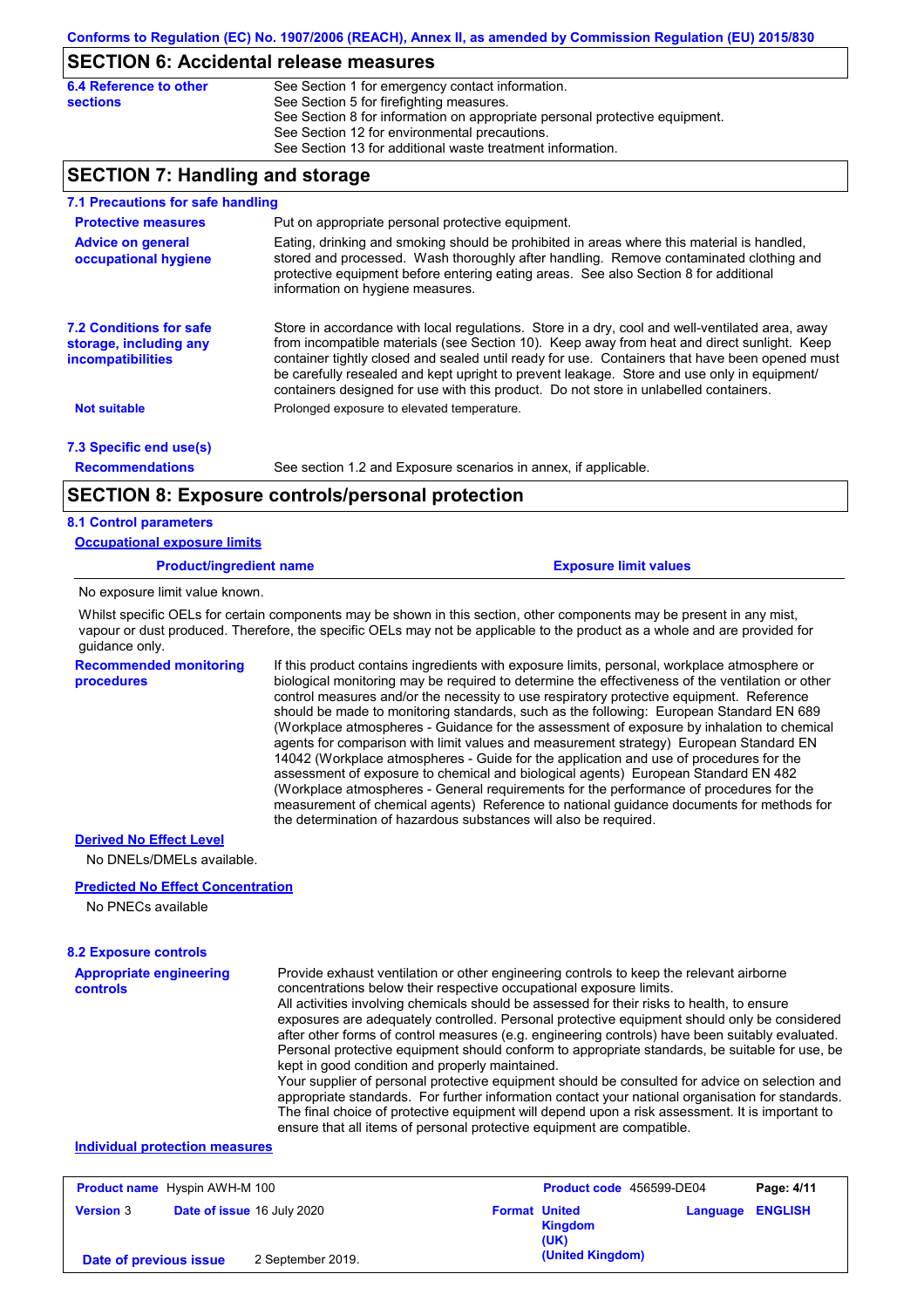## **SECTION 8: Exposure controls/personal protection**

| <b>Hygiene measures</b>              | Wash hands, forearms and face thoroughly after handling chemical products, before eating,<br>smoking and using the lavatory and at the end of the working period. Ensure that eyewash<br>stations and safety showers are close to the workstation location.                                                                                                                                                                                                                                                                                                                                                                                       |
|--------------------------------------|---------------------------------------------------------------------------------------------------------------------------------------------------------------------------------------------------------------------------------------------------------------------------------------------------------------------------------------------------------------------------------------------------------------------------------------------------------------------------------------------------------------------------------------------------------------------------------------------------------------------------------------------------|
| <b>Respiratory protection</b>        | In case of insufficient ventilation, wear suitable respiratory equipment.<br>The correct choice of respiratory protection depends upon the chemicals being handled, the<br>conditions of work and use, and the condition of the respiratory equipment. Safety procedures<br>should be developed for each intended application. Respiratory protection equipment should<br>therefore be chosen in consultation with the supplier/manufacturer and with a full assessment<br>of the working conditions.                                                                                                                                             |
| <b>Eye/face protection</b>           | Safety glasses with side shields.                                                                                                                                                                                                                                                                                                                                                                                                                                                                                                                                                                                                                 |
| <b>Skin protection</b>               |                                                                                                                                                                                                                                                                                                                                                                                                                                                                                                                                                                                                                                                   |
| <b>Hand protection</b>               | <b>General Information:</b>                                                                                                                                                                                                                                                                                                                                                                                                                                                                                                                                                                                                                       |
|                                      | Because specific work environments and material handling practices vary, safety procedures<br>should be developed for each intended application. The correct choice of protective gloves<br>depends upon the chemicals being handled, and the conditions of work and use. Most gloves<br>provide protection for only a limited time before they must be discarded and replaced (even the<br>best chemically resistant gloves will break down after repeated chemical exposures).                                                                                                                                                                  |
|                                      | Gloves should be chosen in consultation with the supplier / manufacturer and taking account of<br>a full assessment of the working conditions.                                                                                                                                                                                                                                                                                                                                                                                                                                                                                                    |
|                                      | Recommended: Nitrile gloves.<br><b>Breakthrough time:</b>                                                                                                                                                                                                                                                                                                                                                                                                                                                                                                                                                                                         |
|                                      | Breakthrough time data are generated by glove manufacturers under laboratory test conditions<br>and represent how long a glove can be expected to provide effective permeation resistance. It<br>is important when following breakthrough time recommendations that actual workplace<br>conditions are taken into account. Always consult with your glove supplier for up-to-date<br>technical information on breakthrough times for the recommended glove type.<br>Our recommendations on the selection of gloves are as follows:                                                                                                                |
|                                      | Continuous contact:                                                                                                                                                                                                                                                                                                                                                                                                                                                                                                                                                                                                                               |
|                                      | Gloves with a minimum breakthrough time of 240 minutes, or >480 minutes if suitable gloves<br>can be obtained.<br>If suitable gloves are not available to offer that level of protection, gloves with shorter<br>breakthrough times may be acceptable as long as appropriate glove maintenance and<br>replacement regimes are determined and adhered to.                                                                                                                                                                                                                                                                                          |
|                                      | Short-term / splash protection:                                                                                                                                                                                                                                                                                                                                                                                                                                                                                                                                                                                                                   |
|                                      | Recommended breakthrough times as above.<br>It is recognised that for short-term, transient exposures, gloves with shorter breakthrough times<br>may commonly be used. Therefore, appropriate maintenance and replacement regimes must<br>be determined and rigorously followed.                                                                                                                                                                                                                                                                                                                                                                  |
|                                      | <b>Glove Thickness:</b>                                                                                                                                                                                                                                                                                                                                                                                                                                                                                                                                                                                                                           |
|                                      | For general applications, we recommend gloves with a thickness typically greater than 0.35 mm.                                                                                                                                                                                                                                                                                                                                                                                                                                                                                                                                                    |
|                                      | It should be emphasised that glove thickness is not necessarily a good predictor of glove<br>resistance to a specific chemical, as the permeation efficiency of the glove will be dependent<br>on the exact composition of the glove material. Therefore, glove selection should also be based<br>on consideration of the task requirements and knowledge of breakthrough times.<br>Glove thickness may also vary depending on the glove manufacturer, the glove type and the<br>glove model. Therefore, the manufacturers' technical data should always be taken into account<br>to ensure selection of the most appropriate glove for the task. |
|                                      | Note: Depending on the activity being conducted, gloves of varying thickness may be required<br>for specific tasks. For example:                                                                                                                                                                                                                                                                                                                                                                                                                                                                                                                  |
|                                      | • Thinner gloves (down to 0.1 mm or less) may be required where a high degree of manual<br>dexterity is needed. However, these gloves are only likely to give short duration protection and<br>would normally be just for single use applications, then disposed of.                                                                                                                                                                                                                                                                                                                                                                              |
|                                      | • Thicker gloves (up to 3 mm or more) may be required where there is a mechanical (as well<br>as a chemical) risk i.e. where there is abrasion or puncture potential.                                                                                                                                                                                                                                                                                                                                                                                                                                                                             |
| <b>Product name</b> Hyspin AWH-M 100 | Page: 5/11<br>Product code 456599-DE04                                                                                                                                                                                                                                                                                                                                                                                                                                                                                                                                                                                                            |

| <b>Product name</b> Hyspin AWH-M 100 |                                   |                      | Product code 456599-DE04 |                         | Page: 5/11 |
|--------------------------------------|-----------------------------------|----------------------|--------------------------|-------------------------|------------|
| <b>Version 3</b>                     | <b>Date of issue 16 July 2020</b> | <b>Format United</b> | Kingdom<br>(UK)          | <b>Language ENGLISH</b> |            |
| Date of previous issue               | 2 September 2019.                 |                      | (United Kingdom)         |                         |            |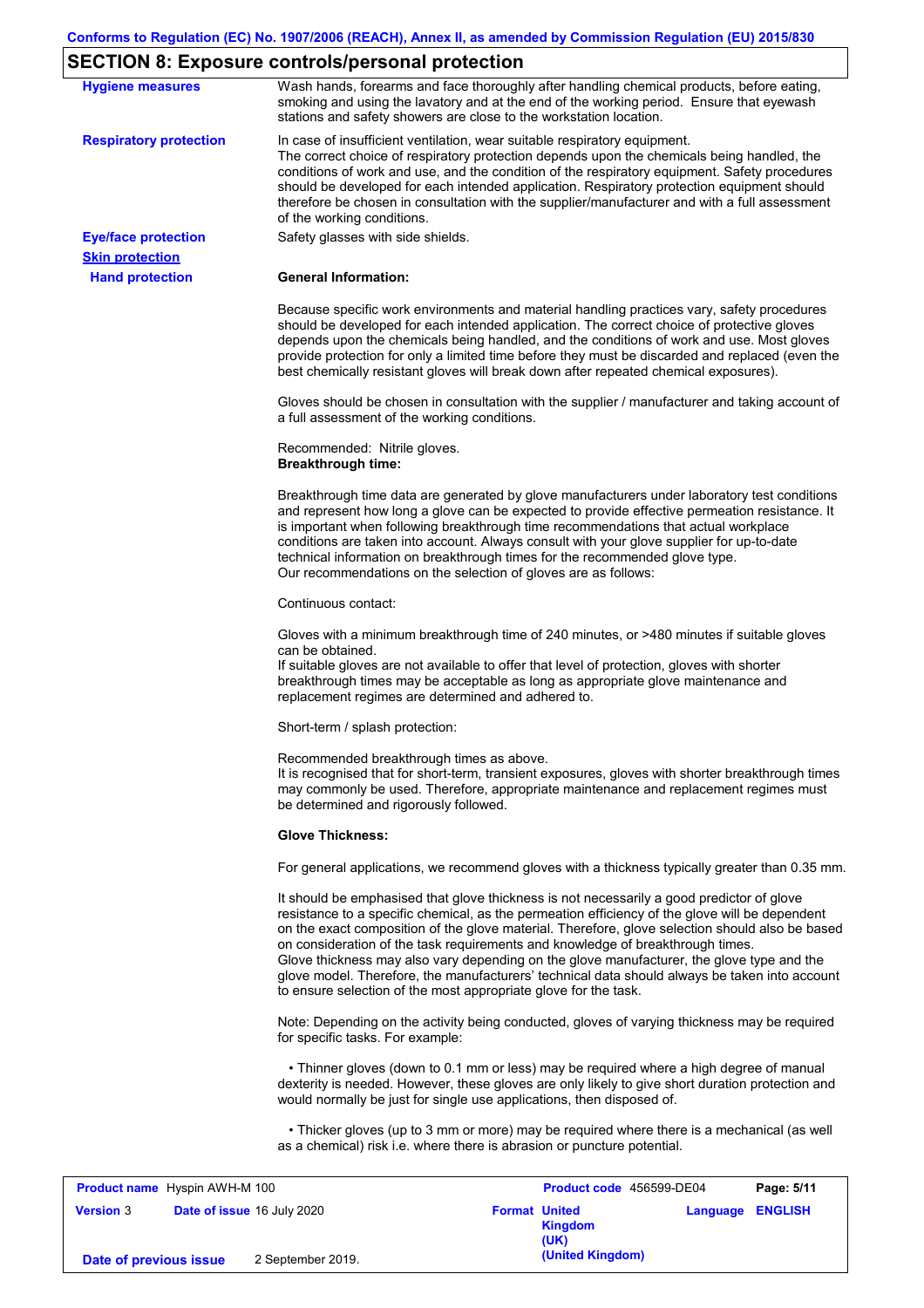## **SECTION 8: Exposure controls/personal protection**

| <b>Skin and body</b>                      | Use of protective clothing is good industrial practice.<br>Personal protective equipment for the body should be selected based on the task being<br>performed and the risks involved and should be approved by a specialist before handling this<br>product.<br>Cotton or polyester/cotton overalls will only provide protection against light superficial<br>contamination that will not soak through to the skin. Overalls should be laundered on a regular<br>basis. When the risk of skin exposure is high (e.g. when cleaning up spillages or if there is a<br>risk of splashing) then chemical resistant aprons and/or impervious chemical suits and boots<br>will be required. |
|-------------------------------------------|---------------------------------------------------------------------------------------------------------------------------------------------------------------------------------------------------------------------------------------------------------------------------------------------------------------------------------------------------------------------------------------------------------------------------------------------------------------------------------------------------------------------------------------------------------------------------------------------------------------------------------------------------------------------------------------|
| <b>Refer to standards:</b>                | Respiratory protection: EN 529<br>Gloves: EN 420, EN 374<br>Eye protection: EN 166<br>Filtering half-mask: EN 149<br>Filtering half-mask with valve: EN 405<br>Half-mask: EN 140 plus filter<br>Full-face mask: EN 136 plus filter<br>Particulate filters: EN 143<br>Gas/combined filters: EN 14387                                                                                                                                                                                                                                                                                                                                                                                   |
| <b>Environmental exposure</b><br>controls | Emissions from ventilation or work process equipment should be checked to ensure they<br>comply with the requirements of environmental protection legislation. In some cases, fume<br>scrubbers, filters or engineering modifications to the process equipment will be necessary to<br>reduce emissions to acceptable levels.                                                                                                                                                                                                                                                                                                                                                         |

## **SECTION 9: Physical and chemical properties**

### **9.1 Information on basic physical and chemical properties**

| <b>Appearance</b>                                      |                                                                                                                         |
|--------------------------------------------------------|-------------------------------------------------------------------------------------------------------------------------|
| <b>Physical state</b>                                  | Liquid.                                                                                                                 |
| <b>Colour</b>                                          | Yellow. [Light]                                                                                                         |
| Odour                                                  | Oily.                                                                                                                   |
| <b>Odour threshold</b>                                 | Not available.                                                                                                          |
| рH                                                     | Not available.                                                                                                          |
| <b>Melting point/freezing point</b>                    | Not available.                                                                                                          |
| Initial boiling point and boiling<br>range             | Not available.                                                                                                          |
| <b>Pour point</b>                                      | $-36 °C$                                                                                                                |
| <b>Flash point</b>                                     | Closed cup: 250°C (482°F) [Pensky-Martens.]<br>Open cup: >190°C (>374°F) [Cleveland.]                                   |
| <b>Evaporation rate</b>                                | Not available                                                                                                           |
| <b>Flammability (solid, gas)</b>                       | Not available.                                                                                                          |
| <b>Upper/lower flammability or</b><br>explosive limits | Not available.                                                                                                          |
| <b>Vapour pressure</b>                                 | Not available.                                                                                                          |
| <b>Vapour density</b>                                  | Not available.                                                                                                          |
| <b>Relative density</b>                                | Not available.                                                                                                          |
| <b>Density</b>                                         | $\leq$ 1000 kg/m <sup>3</sup> (<1 g/cm <sup>3</sup> ) at 15 <sup>°</sup> C                                              |
| <b>Solubility(ies)</b>                                 | insoluble in water.                                                                                                     |
| <b>Partition coefficient: n-octanol/</b><br>water      | Not available.                                                                                                          |
| <b>Auto-ignition temperature</b>                       | Not available.                                                                                                          |
| <b>Decomposition temperature</b>                       | Not available.                                                                                                          |
| <b>Viscosity</b>                                       | Kinematic: 100 mm <sup>2</sup> /s (100 cSt) at $40^{\circ}$ C<br>Kinematic: 13.2 mm <sup>2</sup> /s (13.2 cSt) at 100°C |
| <b>Explosive properties</b>                            | Not available.                                                                                                          |
| <b>Oxidising properties</b>                            | Not available.                                                                                                          |

### **9.2 Other information**

No additional information.

| <b>Product name</b> Hyspin AWH-M 100           |                   |                      | Product code 456599-DE04 |                         | Page: 6/11 |
|------------------------------------------------|-------------------|----------------------|--------------------------|-------------------------|------------|
| Date of issue 16 July 2020<br><b>Version 3</b> |                   | <b>Format United</b> | <b>Kingdom</b><br>(UK)   | <b>Language ENGLISH</b> |            |
| Date of previous issue                         | 2 September 2019. |                      | (United Kingdom)         |                         |            |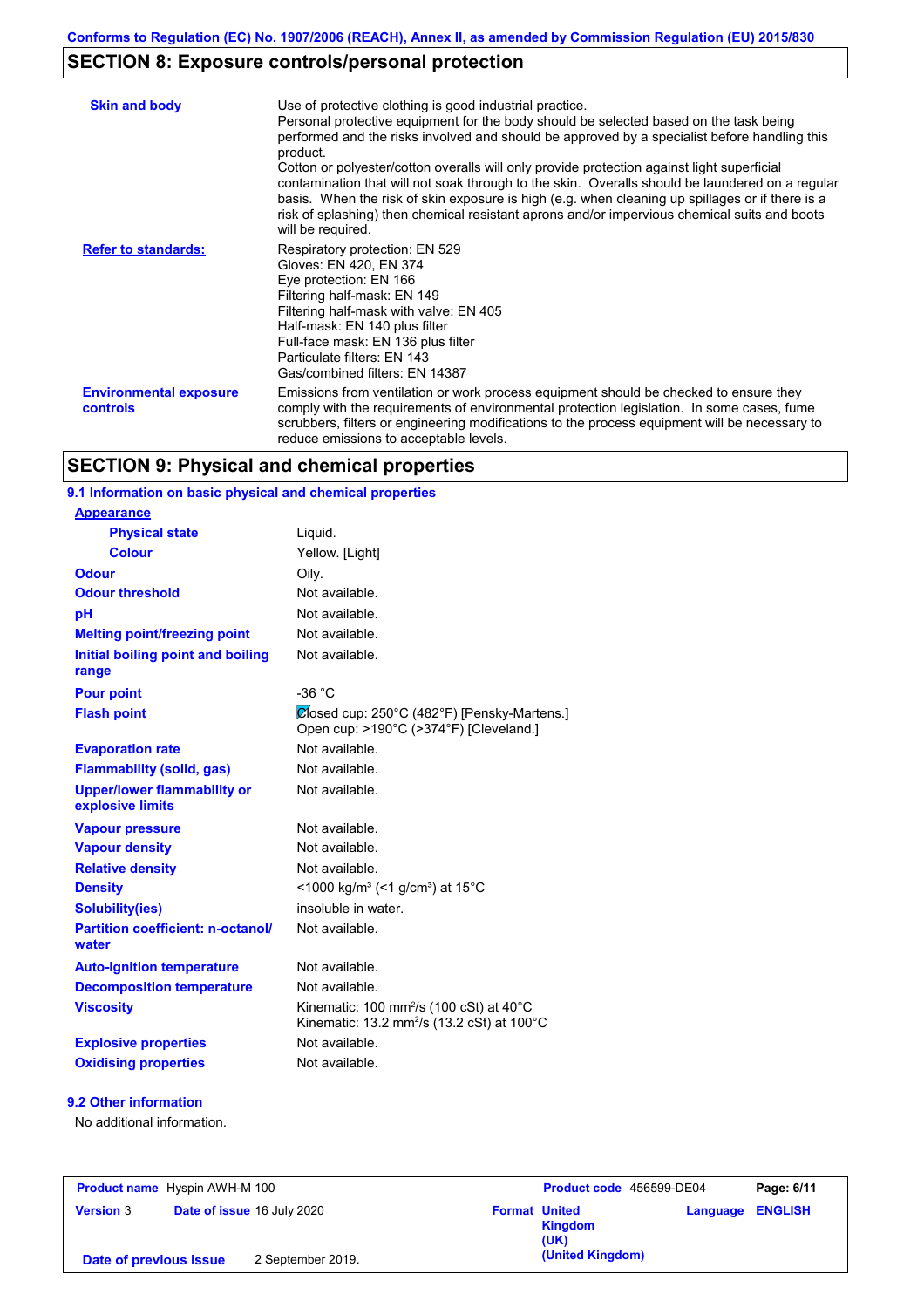| <b>SECTION 10: Stability and reactivity</b>       |                                                                                                                                                                         |  |
|---------------------------------------------------|-------------------------------------------------------------------------------------------------------------------------------------------------------------------------|--|
| <b>10.1 Reactivity</b>                            | No specific test data available for this product. Refer to Conditions to avoid and Incompatible<br>materials for additional information.                                |  |
| <b>10.2 Chemical stability</b>                    | The product is stable.                                                                                                                                                  |  |
| <b>10.3 Possibility of</b><br>hazardous reactions | Under normal conditions of storage and use, hazardous reactions will not occur.<br>Under normal conditions of storage and use, hazardous polymerisation will not occur. |  |
| <b>10.4 Conditions to avoid</b>                   | Avoid all possible sources of ignition (spark or flame).                                                                                                                |  |
| 10.5 Incompatible materials                       | Reactive or incompatible with the following materials: oxidising materials.                                                                                             |  |
| <b>10.6 Hazardous</b><br>decomposition products   | Under normal conditions of storage and use, hazardous decomposition products should not be<br>produced.                                                                 |  |

## **SECTION 11: Toxicological information**

| 11.1 Information on toxicological effects          |                                                                                                                   |
|----------------------------------------------------|-------------------------------------------------------------------------------------------------------------------|
| <b>Acute toxicity estimates</b>                    |                                                                                                                   |
| Not available.                                     |                                                                                                                   |
| <b>Information on likely</b><br>routes of exposure | Routes of entry anticipated: Dermal, Inhalation.                                                                  |
| <b>Potential acute health effects</b>              |                                                                                                                   |
| <b>Inhalation</b>                                  | Vapour inhalation under ambient conditions is not normally a problem due to low vapour<br>pressure.               |
| <b>Ingestion</b>                                   | No known significant effects or critical hazards.                                                                 |
| <b>Skin contact</b>                                | Defatting to the skin. May cause skin dryness and irritation.                                                     |
| <b>Eye contact</b>                                 | No known significant effects or critical hazards.                                                                 |
|                                                    | Symptoms related to the physical, chemical and toxicological characteristics                                      |
| <b>Inhalation</b>                                  | No specific data.                                                                                                 |
| <b>Ingestion</b>                                   | No specific data.                                                                                                 |
| <b>Skin contact</b>                                | Adverse symptoms may include the following:<br>irritation<br>dryness<br>cracking                                  |
| <b>Eye contact</b>                                 | No specific data.                                                                                                 |
|                                                    | Delayed and immediate effects as well as chronic effects from short and long-term exposure                        |
| <b>Inhalation</b>                                  | Overexposure to the inhalation of airborne droplets or aerosols may cause irritation of the<br>respiratory tract. |
| <b>Ingestion</b>                                   | Ingestion of large quantities may cause nausea and diarrhoea.                                                     |
| <b>Skin contact</b>                                | Prolonged or repeated contact can defat the skin and lead to irritation and/or dermatitis.                        |
| <b>Eye contact</b>                                 | Potential risk of transient stinging or redness if accidental eye contact occurs.                                 |
| <b>Potential chronic health effects</b>            |                                                                                                                   |
| <b>General</b>                                     | No known significant effects or critical hazards.                                                                 |
| <b>Carcinogenicity</b>                             | No known significant effects or critical hazards.                                                                 |
| <b>Mutagenicity</b>                                | No known significant effects or critical hazards.                                                                 |
| <b>Developmental effects</b>                       | No known significant effects or critical hazards.                                                                 |
| <b>Fertility effects</b>                           | No known significant effects or critical hazards.                                                                 |

## **SECTION 12: Ecological information**

**12.1 Toxicity**

**Environmental hazards** Not classified as dangerous

### **12.2 Persistence and degradability**

Expected to be biodegradable.

### **12.3 Bioaccumulative potential**

| <b>Product name</b> Hyspin AWH-M 100 |                            |                      | Product code 456599-DE04 |                         | Page: 7/11 |
|--------------------------------------|----------------------------|----------------------|--------------------------|-------------------------|------------|
| <b>Version 3</b>                     | Date of issue 16 July 2020 | <b>Format United</b> | <b>Kingdom</b><br>(UK)   | <b>Language ENGLISH</b> |            |
| Date of previous issue               | 2 September 2019.          |                      | (United Kingdom)         |                         |            |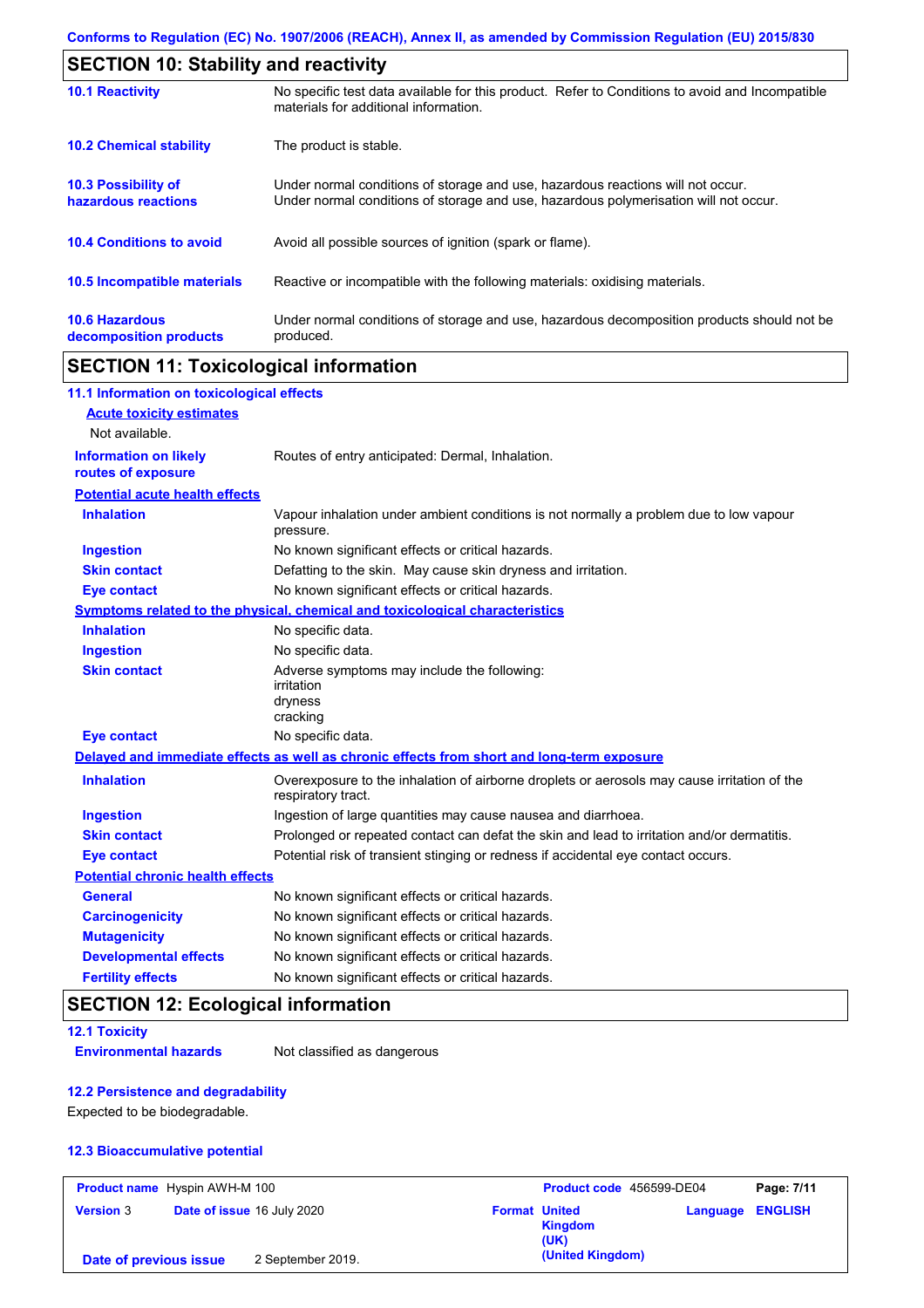### **SECTION 12: Ecological information**

This product is not expected to bioaccumulate through food chains in the environment.

| <b>12.4 Mobility in soil</b>                                  |                                                                      |
|---------------------------------------------------------------|----------------------------------------------------------------------|
| <b>Soil/water partition</b><br>coefficient (K <sub>oc</sub> ) | Not available.                                                       |
| <b>Mobility</b>                                               | Spillages may penetrate the soil causing ground water contamination. |

#### **12.5 Results of PBT and vPvB assessment**

Product does not meet the criteria for PBT or vPvB according to Regulation (EC) No. 1907/2006, Annex XIII.

| 12.6 Other adverse effects          |                                                                                                                           |
|-------------------------------------|---------------------------------------------------------------------------------------------------------------------------|
| <b>Other ecological information</b> | Spills may form a film on water surfaces causing physical damage to organisms. Oxygen<br>transfer could also be impaired. |

### **SECTION 13: Disposal considerations**

|  | <b>13.1 Waste treatment methods</b> |  |
|--|-------------------------------------|--|
|  |                                     |  |

### **Product**

**Methods of disposal**

Where possible, arrange for product to be recycled. Dispose of via an authorised person/ licensed waste disposal contractor in accordance with local regulations.

### **European waste catalogue (EWC) Hazardous waste** Yes.

| Waste code  | <b>Waste designation</b>                     |
|-------------|----------------------------------------------|
| l 13 01 10* | mineral based non-chlorinated hydraulic oils |

However, deviation from the intended use and/or the presence of any potential contaminants may require an alternative waste disposal code to be assigned by the end user.

### **Packaging**

**Methods of disposal**

Where possible, arrange for product to be recycled. Dispose of via an authorised person/ licensed waste disposal contractor in accordance with local regulations.

| <b>Waste code</b>          | European waste catalogue (EWC)                                                                                                                                                                                                          |  |  |  |
|----------------------------|-----------------------------------------------------------------------------------------------------------------------------------------------------------------------------------------------------------------------------------------|--|--|--|
| 15 01 10*                  | packaging containing residues of or contaminated by hazardous substances                                                                                                                                                                |  |  |  |
| <b>Special precautions</b> | This material and its container must be disposed of in a safe way. Empty containers or liners<br>may retain some product residues. Avoid dispersal of spilt material and runoff and contact with<br>soil, waterways, drains and sewers. |  |  |  |
| <b>References</b>          | Commission 2014/955/EU<br>Directive 2008/98/EC                                                                                                                                                                                          |  |  |  |
|                            |                                                                                                                                                                                                                                         |  |  |  |

## **SECTION 14: Transport information**

|                                           | <b>ADR/RID</b> | <b>ADN</b>     | <b>IMDG</b>    | <b>IATA</b>    |
|-------------------------------------------|----------------|----------------|----------------|----------------|
| 14.1 UN number                            | Not regulated. | Not regulated. | Not regulated. | Not regulated. |
| 14.2 UN proper<br>shipping name           |                |                | -              |                |
| <b>14.3 Transport</b><br>hazard class(es) |                |                | -              |                |
| 14.4 Packing<br>group                     |                |                | -              |                |
| 14.5<br><b>Environmental</b><br>hazards   | No.            | No.            | No.            | No.            |
| <b>Additional</b><br><b>information</b>   |                |                |                |                |

| <b>Product name</b> Hyspin AWH-M 100 |                            |                   |                      | Product code 456599-DE04 |                         | Page: 8/11 |
|--------------------------------------|----------------------------|-------------------|----------------------|--------------------------|-------------------------|------------|
| <b>Version 3</b>                     | Date of issue 16 July 2020 |                   | <b>Format United</b> | <b>Kingdom</b><br>(UK)   | <b>Language ENGLISH</b> |            |
| Date of previous issue               |                            | 2 September 2019. |                      | (United Kingdom)         |                         |            |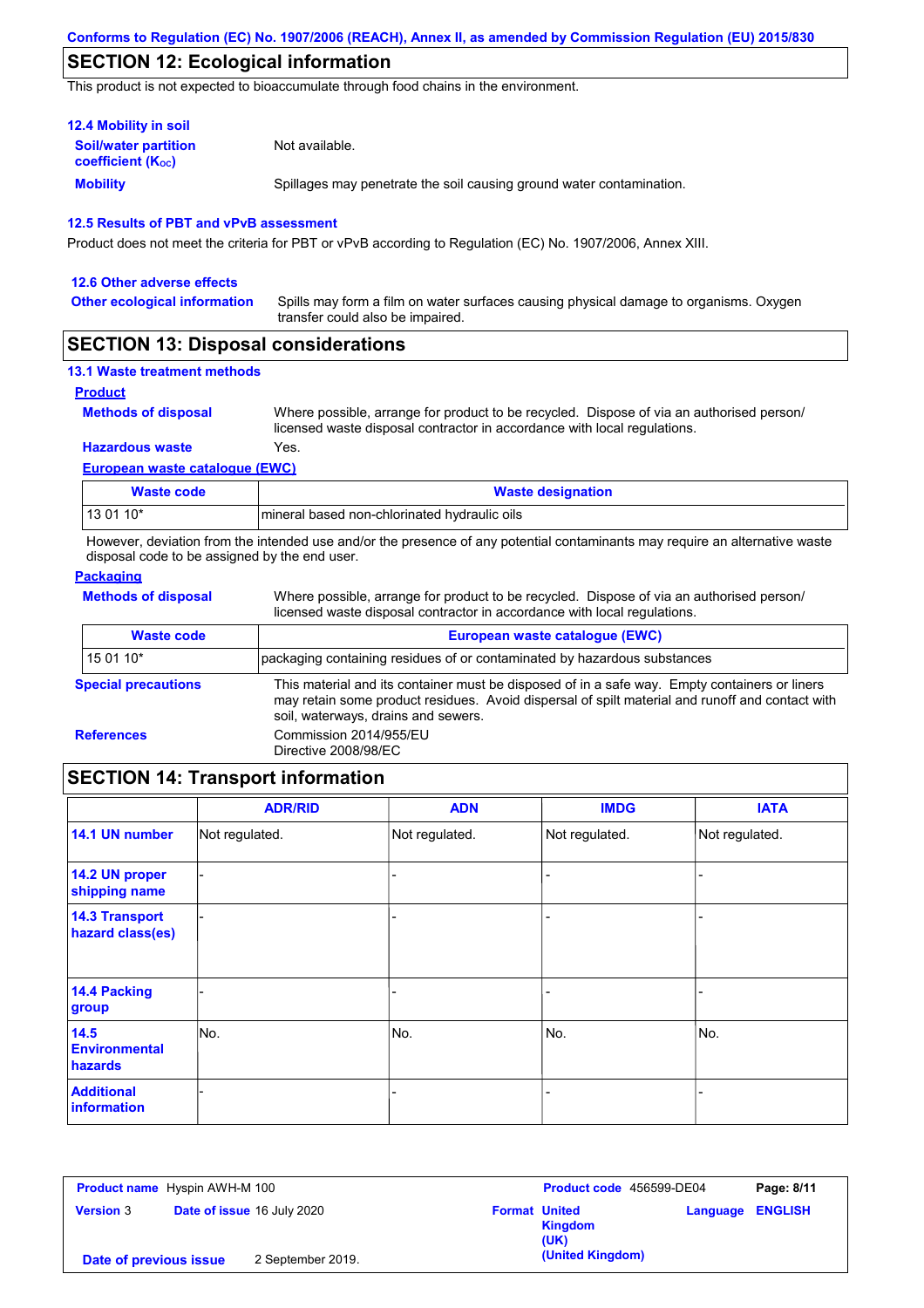|                                                                                                                              | Conforms to Regulation (EC) No. 1907/2006 (REACH), Annex II, as amended by Commission Regulation (EU) 2015/830                                                                            |
|------------------------------------------------------------------------------------------------------------------------------|-------------------------------------------------------------------------------------------------------------------------------------------------------------------------------------------|
| <b>SECTION 14: Transport information</b>                                                                                     |                                                                                                                                                                                           |
| <b>14.6 Special precautions for</b><br>user                                                                                  | Not available.                                                                                                                                                                            |
| <b>14.7 Transport in bulk</b><br>according to Annex II of<br><b>Marpol and the IBC Code</b>                                  | Not available.                                                                                                                                                                            |
| <b>SECTION 15: Regulatory information</b>                                                                                    |                                                                                                                                                                                           |
|                                                                                                                              | 15.1 Safety, health and environmental regulations/legislation specific for the substance or mixture                                                                                       |
| EU Regulation (EC) No. 1907/2006 (REACH)                                                                                     |                                                                                                                                                                                           |
| <b>Annex XIV - List of substances subject to authorisation</b>                                                               |                                                                                                                                                                                           |
| <b>Annex XIV</b>                                                                                                             |                                                                                                                                                                                           |
| None of the components are listed.                                                                                           |                                                                                                                                                                                           |
| <b>Substances of very high concern</b>                                                                                       |                                                                                                                                                                                           |
| None of the components are listed.                                                                                           |                                                                                                                                                                                           |
| <b>Other regulations</b>                                                                                                     |                                                                                                                                                                                           |
| <b>REACH Status</b>                                                                                                          | The company, as identified in Section 1, sells this product in the EU in compliance with the<br>current requirements of REACH.                                                            |
| <b>United States inventory</b><br>(TSCA 8b)                                                                                  | All components are active or exempted.                                                                                                                                                    |
| <b>Australia inventory (AICS)</b>                                                                                            | All components are listed or exempted.                                                                                                                                                    |
| <b>Canada inventory</b>                                                                                                      | All components are listed or exempted.                                                                                                                                                    |
| <b>China inventory (IECSC)</b>                                                                                               | All components are listed or exempted.                                                                                                                                                    |
| <b>Japan inventory (ENCS)</b>                                                                                                | All components are listed or exempted.                                                                                                                                                    |
| <b>Korea inventory (KECI)</b>                                                                                                | All components are listed or exempted.                                                                                                                                                    |
| <b>Philippines inventory</b><br>(PICCS)                                                                                      | All components are listed or exempted.                                                                                                                                                    |
| <b>Taiwan Chemical</b><br><b>Substances Inventory</b><br>(TCSI)                                                              | All components are listed or exempted.                                                                                                                                                    |
| Ozone depleting substances (1005/2009/EU)<br>Not listed.                                                                     |                                                                                                                                                                                           |
| Prior Informed Consent (PIC) (649/2012/EU)<br>Not listed.                                                                    |                                                                                                                                                                                           |
| <b>EU - Water framework directive - Priority substances</b><br>Mone of the components are listed.<br><b>Seveso Directive</b> |                                                                                                                                                                                           |
| This product is not controlled under the Seveso Directive.                                                                   |                                                                                                                                                                                           |
| <b>15.2 Chemical safety</b><br>assessment                                                                                    | A Chemical Safety Assessment has been carried out for one or more of the substances within<br>this mixture. A Chemical Safety Assessment has not been carried out for the mixture itself. |

## **SECTION 16: Other information**

| <b>Abbreviations and acronyms</b> | ADN = European Provisions concerning the International Carriage of Dangerous Goods by<br>Inland Waterway<br>ADR = The European Agreement concerning the International Carriage of Dangerous Goods by<br>Road<br>$ATE = Acute Toxicity Estimate$<br>BCF = Bioconcentration Factor<br>CAS = Chemical Abstracts Service<br>CLP = Classification, Labelling and Packaging Regulation [Regulation (EC) No. 1272/2008]<br>CSA = Chemical Safety Assessment<br>CSR = Chemical Safety Report<br>DMEL = Derived Minimal Effect Level<br>DNEL = Derived No Effect Level<br>EINECS = European Inventory of Existing Commercial chemical Substances<br>ES = Exposure Scenario |
|-----------------------------------|-------------------------------------------------------------------------------------------------------------------------------------------------------------------------------------------------------------------------------------------------------------------------------------------------------------------------------------------------------------------------------------------------------------------------------------------------------------------------------------------------------------------------------------------------------------------------------------------------------------------------------------------------------------------|
|                                   |                                                                                                                                                                                                                                                                                                                                                                                                                                                                                                                                                                                                                                                                   |

| <b>Product name</b> Hyspin AWH-M 100 |                                   | Product code 456599-DE04                |                         | Page: 9/11 |
|--------------------------------------|-----------------------------------|-----------------------------------------|-------------------------|------------|
| <b>Version 3</b>                     | <b>Date of issue 16 July 2020</b> | <b>Format United</b><br>Kingdom<br>(UK) | <b>Language ENGLISH</b> |            |
| Date of previous issue               | 2 September 2019.                 | (United Kingdom)                        |                         |            |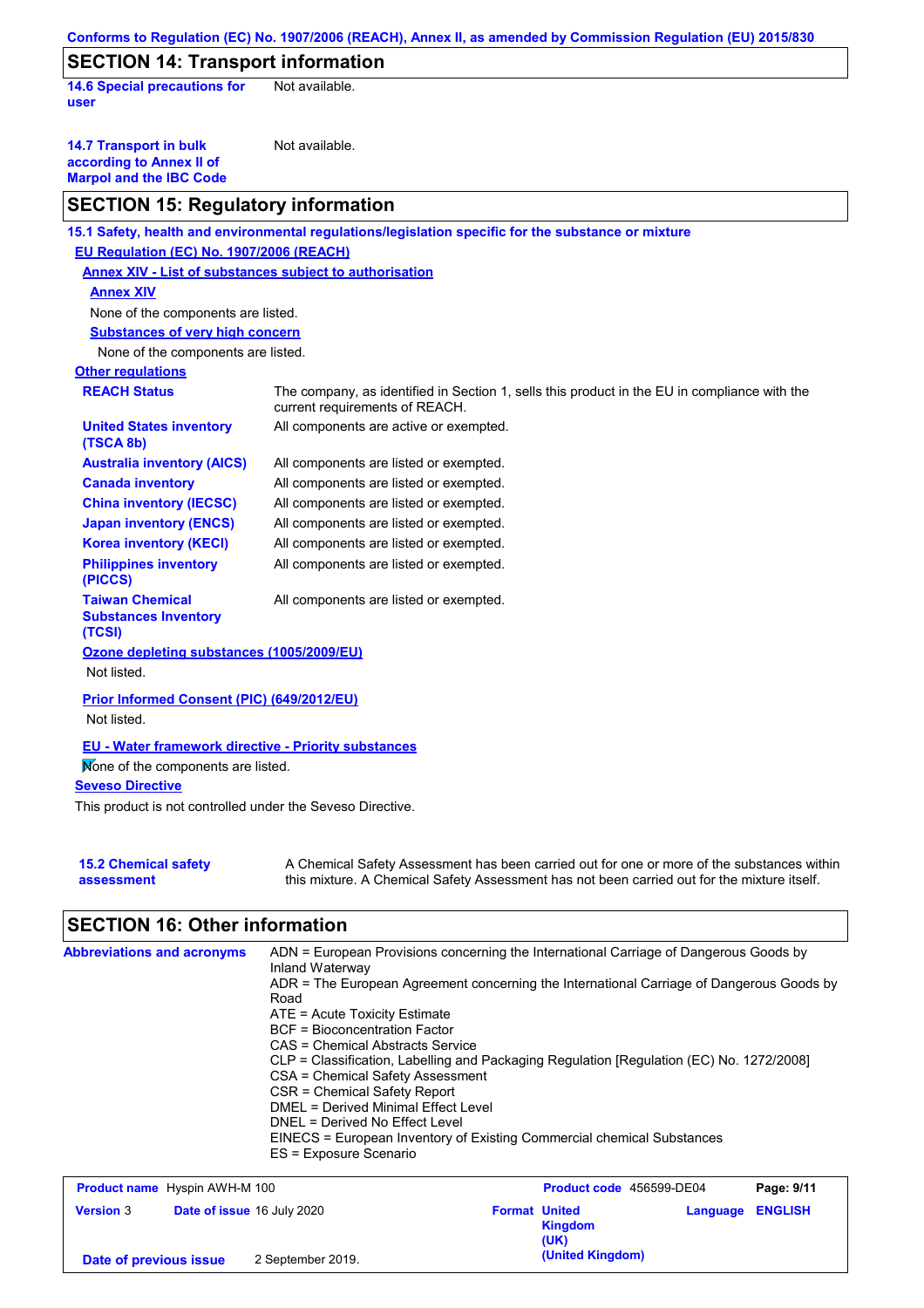### **SECTION 16: Other information**

| EUH statement = CLP-specific Hazard statement                                           |
|-----------------------------------------------------------------------------------------|
| EWC = European Waste Catalogue                                                          |
| GHS = Globally Harmonized System of Classification and Labelling of Chemicals           |
| IATA = International Air Transport Association                                          |
| IBC = Intermediate Bulk Container                                                       |
| <b>IMDG = International Maritime Dangerous Goods</b>                                    |
| LogPow = logarithm of the octanol/water partition coefficient                           |
| MARPOL = International Convention for the Prevention of Pollution From Ships, 1973 as   |
| modified by the Protocol of 1978. ("Marpol" = marine pollution)                         |
| OECD = Organisation for Economic Co-operation and Development                           |
| PBT = Persistent. Bioaccumulative and Toxic                                             |
| <b>PNEC = Predicted No Effect Concentration</b>                                         |
| REACH = Registration, Evaluation, Authorisation and Restriction of Chemicals Regulation |
| [Regulation (EC) No. 1907/2006]                                                         |
| RID = The Regulations concerning the International Carriage of Dangerous Goods by Rail  |
| <b>RRN = REACH Registration Number</b>                                                  |
| SADT = Self-Accelerating Decomposition Temperature                                      |
| SVHC = Substances of Very High Concern                                                  |
| STOT-RE = Specific Target Organ Toxicity - Repeated Exposure                            |
| STOT-SE = Specific Target Organ Toxicity - Single Exposure                              |
| TWA = Time weighted average                                                             |
| $UN = United Nations$                                                                   |
| $UVCB = Complex\;hydrocarbon\; substance$                                               |
| VOC = Volatile Organic Compound                                                         |
| vPvB = Very Persistent and Very Bioaccumulative                                         |
| Varies = may contain one or more of the following 64741-88-4 / RRN 01-2119488706-23,    |
| 64741-89-5 / RRN 01-2119487067-30, 64741-95-3 / RRN 01-2119487081-40, 64741-96-4/ RRN   |
| 01-2119483621-38, 64742-01-4 / RRN 01-2119488707-21, 64742-44-5 / RRN                   |
| 01-2119985177-24, 64742-45-6, 64742-52-5 / RRN 01-2119467170-45, 64742-53-6 / RRN       |
| 01-2119480375-34, 64742-54-7 / RRN 01-2119484627-25, 64742-55-8 / RRN                   |
| 01-2119487077-29, 64742-56-9 / RRN 01-2119480132-48, 64742-57-0 / RRN                   |
| 01-2119489287-22, 64742-58-1, 64742-62-7 / RRN 01-2119480472-38, 64742-63-8,            |
| 64742-65-0 / RRN 01-2119471299-27, 64742-70-7 / RRN 01-2119487080-42, 72623-85-9 /      |
| RRN 01-2119555262-43, 72623-86-0 / RRN 01-2119474878-16, 72623-87-1 / RRN               |
| 01-2119474889-13                                                                        |
|                                                                                         |

#### **Procedure used to derive the classification according to Regulation (EC) No. 1272/2008 [CLP/GHS]**

| <b>Classification</b>                                  |                            | <b>Justification</b>                          |
|--------------------------------------------------------|----------------------------|-----------------------------------------------|
| Not classified.                                        |                            |                                               |
| <b>Full text of abbreviated H</b><br><b>statements</b> | H304                       | May be fatal if swallowed and enters airways. |
| <b>Full text of classifications</b><br>[CLP/GHS]       | Asp. Tox. 1, H304          | <b>ASPIRATION HAZARD - Category 1</b>         |
| <b>History</b>                                         |                            |                                               |
| Date of issue/Date of<br>revision                      | 16/07/2020.                |                                               |
| Date of previous issue                                 | 02/09/2019.                |                                               |
| <b>Prepared by</b>                                     | <b>Product Stewardship</b> |                                               |

### **Indicates information that has changed from previously issued version.**

#### **Notice to reader**

All reasonably practicable steps have been taken to ensure this data sheet and the health, safety and environmental information contained in it is accurate as of the date specified below. No warranty or representation, express or implied is made as to the accuracy or completeness of the data and information in this data sheet.

The data and advice given apply when the product is sold for the stated application or applications. You should not use the product other than for the stated application or applications without seeking advice from BP Group.

It is the user's obligation to evaluate and use this product safely and to comply with all applicable laws and regulations. The BP Group shall not be responsible for any damage or injury resulting from use, other than the stated product use of the material, from any failure to adhere to recommendations, or from any hazards inherent in the nature of the material. Purchasers of the product for supply to a third party for use at work, have a duty to take all necessary steps to ensure that any person handling or using the product is provided with the information in this sheet. Employers have a duty to tell employees and others who may be affected of any hazards described in this sheet and of any precautions that should be taken. You can contact the BP Group to ensure that this document is the most current available. Alteration of this document is strictly prohibited.

| <b>Product name</b> Hyspin AWH-M 100 |  |                                   |                      | Product code 456599-DE04 |                         | Page: 10/11 |
|--------------------------------------|--|-----------------------------------|----------------------|--------------------------|-------------------------|-------------|
| <b>Version 3</b>                     |  | <b>Date of issue 16 July 2020</b> | <b>Format United</b> | <b>Kingdom</b><br>(UK)   | <b>Language ENGLISH</b> |             |
| Date of previous issue               |  | 2 September 2019.                 |                      | (United Kingdom)         |                         |             |